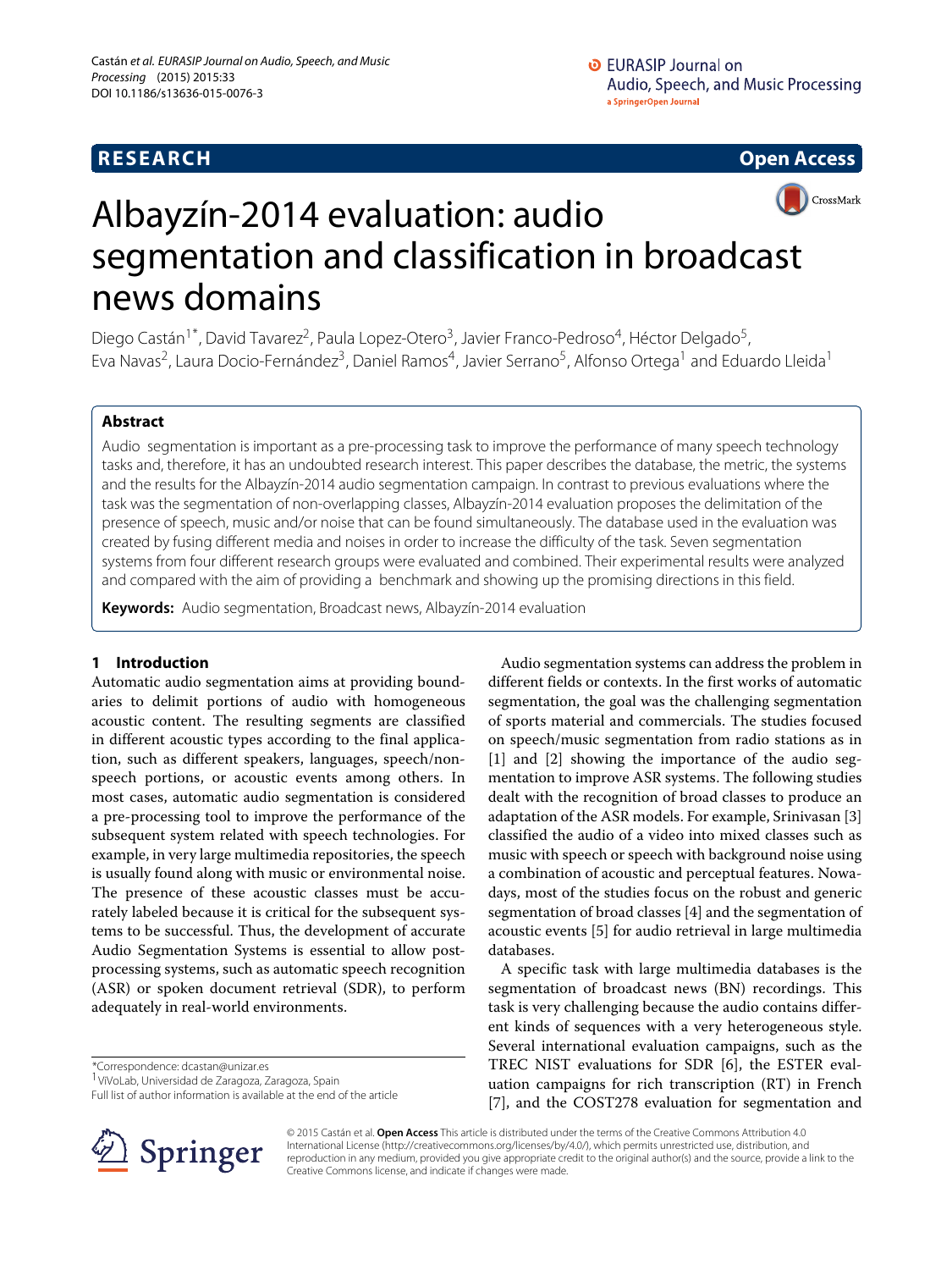speaker clustering in a multi-lingual domain [\[8\]](#page-7-7), have already been proposed to face this task in the past.

Nowadays, the amount of audio documents is exponentially increasing due to the audio-sharing websites or the audio-on-demand systems. Users around the world can upload and share their contents and, for that reason, the variability of the acoustic conditions is extremely high. As a result, systems must be able to adapt their role in high-variability data spaces, providing robust performance in different conditions. Due to the importance of audio segmentation and the need to develop robust systems capable of operating over a rich variety of audio conditions, the Albayzín-2014 campaign was proposed as an international evaluation to measure the performance of segmentation systems for different databases and different contexts. This segmentation evaluation, which is part of an open set of evaluations organized by the  $RTTH<sup>1</sup>$  every 2 years, compares systems and approaches from different research institutions in an independent way.

In contrast to previous evaluations such as Albayzín-2010 [\[9\]](#page-7-8), where five unambiguous acoustic classes were defined, the Albayzín-2014 evaluation proposed the delimitation of the presence of speech, music and/or noise that can be found simultaneously. Another relevant difference was the composition of the database: while in previous evaluations the databases were composed of a unique BN media (TV in Albayzín-2010 mostly in Catalan [\[9\]](#page-7-8) or radio in Albayzín-2012 [\[10\]](#page-7-9) mostly in Spanish), the Albayzín-2014 database was a combination and fusion of three different databases with TV, radio, and noise recordings. This composition increased the difficulty of the task since the resulting database introduced more variability, presenting more realistic conditions over a wide variety of acoustic sources.

The remainder of the paper is organized as follows: the database and the metric used for Albayzín-2014 segmentation evaluation are presented in Section [2.](#page-1-0) Section [3](#page-2-0) briefly describes the submitted systems. The results of the evaluation and the fusion of the systems are presented and discussed in Section [4.](#page-4-0) Finally, the summary and the conclusions are presented in Section [5.](#page-6-0)

# <span id="page-1-0"></span>**2 Database and evaluation metric**

The proposed evaluation consisted of segmenting a broadcast audio document and assigning labels for each segment indicating the presence of speech, music, and/or noise. That is, two or more classes could be found simultaneously in audio segments and the goal was to indicate if one, two, or the three aforementioned classes were present for a given time instant. For example, music could be overlapped with speech, or noise could be found in the background when someone was speaking. Therefore, the presence of these three classes involve the definition of eight non-overlapping classes: silence, speech, music,

noise, speech with music, speech with noise, music with noise, and speech with music and noise. In this evaluation, Speech was present every time that a person was speaking but not in the background or singing. Music was understood in a general sense and noise was considered every time some acoustic content was present different than speech and music (including speech in the background, which usually comes from a crowd).

The goal was to segment and label audio documents indicating where speech, music, and/or noise were present. Unlike 2010 evaluation criteria [\[9\]](#page-7-8), no prior classes were defined (*speech, music, speech with noise in background, speech with music in background, other*) and a multiple layer labeling approach was proposed instead. In summary, the goal was to segment the incoming audio into three (possibly overlapped) acoustic classes: speech, music, and noise, where the audio was drawn from different databases that have been merged or even overlapped, thus dramatically increasing the difficulty of the task with regard to previous evaluations.

#### **2.1 Database**

The database for this evaluation is a combination of three databases defined below:

The first dataset is the Catalan broadcast news database from the 3/24 TV channel proposed for the Albayzín-2010 Audio Segmentation Evaluation [\[9\]](#page-7-8). This database was recorded by the TALP Research Center of the Polytechnic University of Catalonia in 2009 under the Tecnoparla project [\[11\]](#page-7-10) funded by the Government of Catalonia. The Corporació Catalana de Mitjans Audiovisuals (CCMA), owner of the multimedia content, allows its use for technology research and development. The database consists of around 87 h of recordings in which speech can be found 92 % of the time, music is present 20 % of the time, and noise in the background is present 40 % of the time. Another class called *others* was defined which can be found 3 % of the time. Regarding the overlapped classes, speech can be found along with noise 40 % of the time and along with music 15 % of the time.

The second dataset is the Aragón Radio database from the Corporación Aragonesa de Radio y Televisión (CARTV) which was used for the Albayzín-2012 Audio Segmentation Evaluation [\[10\]](#page-7-9). As the owner of the audio content, Aragón Radio and the Corporación Aragonesa de Radio y Televisión allow the use of these data for research purposes.

The last dataset is composed of environmental sounds from Freesound.org [\[12\]](#page-7-11) and HuCorpus [\[13\]](#page-7-12). These sounds were merged with segments from the 3/24 TV and Aragón Radio databases.

All the data was supplied in PCM format, mono, little endian 16 bit resolution, and 16 kHz sampling frequency. The database includes approximately 35 h of audio: 20 h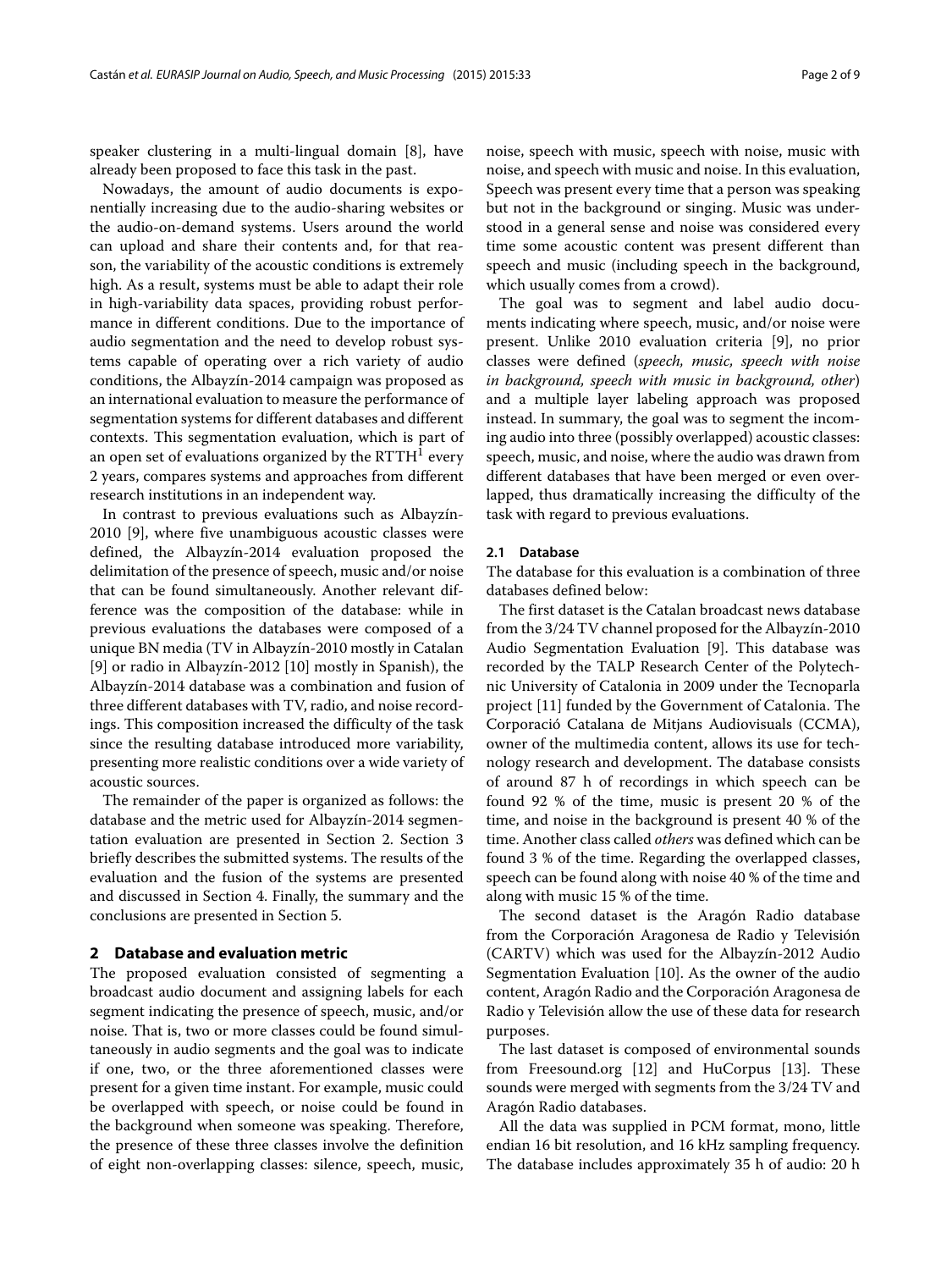

<span id="page-2-1"></span>were used for the training set and 15 h were used for the test set. The distribution of the audio classes in the training set is presented in Fig. [1.](#page-2-1) The chart shows that the classes containing speech represent more than 92 % of the total time. There are two residual classes, isolated noise and music with noise, that represent less than 0.5 and 0.3 % of the total time, respectively.

# **2.2 Evaluation metric**

As in the NIST RT Diarization evaluations [\[14\]](#page-7-13), the segmentation error score (SER) was used to measure the performance of the proposed systems. SER is computed as the fraction of class time that is not correctly attributed to that specific class (speech, noise, or music). The SER score was computed over the entire file to be processed, including regions where more than one class was present (overlap regions).

The overall SER score is defined as the ratio of the overall segmentation error time to the sum of the durations of the segments that are assigned to each class in the file.

Given the dataset to evaluate  $\Omega$ , each document is divided into contiguous segments at all "class change points" which occur each time any reference class (oracle) or system class (hypothesis) starts or ends. Thus, the set of active reference classes and/or system classes does not change during any segment. The segmentation error time for each segment *n* is defined as

$$
E(n) = T(n) \left[ \max \left( N_{\text{ref}}(n), N_{\text{sys}}(n) \right) - N_{\text{Correct}}(n) \right] \tag{1}
$$

where  $T(n)$  is the duration of segment *n*,  $N_{\text{ref}}(n)$  is the number of reference classes that are present in segment *n*,  $N_{sys}(n)$  is the number of system classes that are present in segment  $n$ , and  $N_{\text{Correct}}(n)$  is the number of reference classes in segment *n* correctly assigned by the segmentation system.

<span id="page-2-2"></span>
$$
SER = \frac{\sum_{n \in \Omega} E(n)}{\sum_{n \in \Omega} (T(n)N_{\text{ref}}(n))}
$$
(2)

The segmentation error time includes the amount of time that is assigned to the wrong class, missed class time, and false alarm class time:

- Class error time: The class error time is the amount of time that has been assigned to an incorrect class. This error can occur in segments where the number of system classes is greater than the number of reference classes but also in segments where the number of system classes is lower than the number of reference classes whenever the number of system classes and the number of reference classes are greater than zero.
- Missed class time: The missed class time refers to the amount of time that a class is present but not labeled by the segmentation system in segments where the number of system classes is lower than the number of reference classes.
- False alarm class time: The false alarm class time is the amount of time that a class has been labeled by the segmentation system but is not present in segments where the number of system classes is greater than the number of reference classes.

The forgiveness collar defines a no-score area around reference segment boundaries. Typically, the collar is 250 ms for speaker diarization tasks [\[14\]](#page-7-13) and 1 s for segmentation tasks [\[9\]](#page-7-8). A forgiveness collar of 1 s, before and after each reference boundary, was considered in order to take into account both inconsistent human annotations and the uncertainty about when a class begins or ends. This collar is enough for the purpose of this segmentation task where the goal is to identify the areas with speech and their background to allow the adaptation of models for other systems as ASR. The implementation of the collar was provided by scoring tool of the NIST RT Diarization evaluations [\[14\]](#page-7-13).

### <span id="page-2-0"></span>**3 Segmentation systems**

#### **3.1 General description of audio segmentation systems**

The general scheme of an audio segmentation system can be divided into two basic steps: the feature extraction method and the segmentation/classification strategy. Lavner in [\[15\]](#page-7-14) and more recently Theodorou in [\[16\]](#page-7-15) provide good reviews of the features and the classification methods used in the literature.

The acoustic feature extraction is the first step in an audio segmentation system. The audio input is divided into overlapping windows and, for each window, a feature vector is extracted. The feature vectors are descriptors used to distinguish the differences among classes in the time and frequency domains. Features can be grouped into two classes according to the time span they represent: *frame-based* and *segment-based*. *Frame-based* features are extracted within short periods of time (between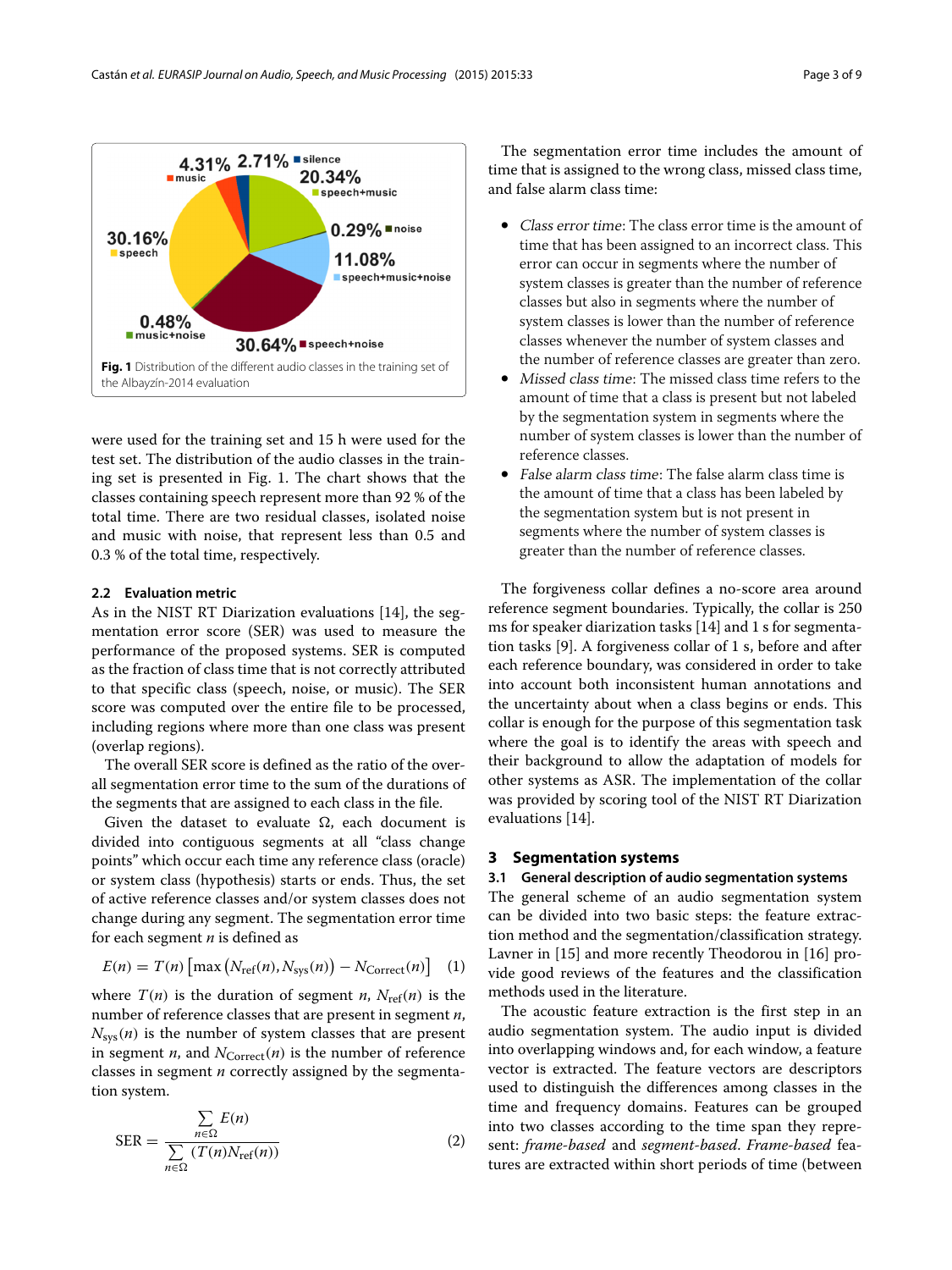10 and 30 ms) and are commonly used in speech-related tasks where the signal can be considered stationary over that frame. *Mel Frequency Cepstrum Coefficients* (MFCC) or *Perceptual Linear Prediction* (PLP) coefficients are generally used as*frame-based* features as proposed in [\[17](#page-7-16)[–22\]](#page-7-17) among a great collection of works. *Frame-based* features have also been proposed for segmenting and classifying BN audio into broad classes. As an example, two pitchdensity-based features are proposed in [\[23\]](#page-7-18), the authors use *short-time energy* (STE) in [\[1,](#page-7-0) [24,](#page-7-19) [25\]](#page-7-20), and *harmonic features* are used in [\[26](#page-7-21)[–28\]](#page-7-22). The *frame-based* features can be directly used in the classifier. However, some classes are better described by the statistics computed over longer periods of time (from 0.5 to 5 s long). These characteristics are referred in the literature as *segment-based* features [\[29,](#page-7-23) [30\]](#page-7-24). For example, in [\[31\]](#page-8-0), a content-based speech discrimination algorithm is designed to exploit the long-term information inherent in the modulation spectrum; and in [\[32\]](#page-8-1), authors propose two segment-based features: the *variance of the spectrum flux* (VSF) and the *variance of the zero crossing rate* (VZCR).

Once the feature vectors are computed, the next step deals with the detection and the classification of the segments. The segmentation/classification strategies can be divided into two different groups depending on how the segmentation is performed. The first group detects the break-points in a first step and then classifies each delimited segment in a second step. We refer to them as *segmentation-and-classification* approaches but they are also known in the literature as *distance-based techniques*. These algorithms have the advantage that they do not need labels to delimit the segments because the segmentation is based on a distance metric estimated for adjacent segments. When the distance between two adjacent segments is greater than a certain threshold, a break-point is set and identified as an acoustic changepoint. The resulting segments are clustered or classified in a second stage. The *Bayesian Information Criterion* (BIC) is a well-known distance-based algorithm. It is widely employed in many studies, such as [\[33\]](#page-8-2), to generate a break-point for every speaker or environment/channel condition change in the BN domain and also, in [\[34\]](#page-8-3) and [\[35\]](#page-8-4), to identify mixed-language speech and speaker changes, respectively. The second group of segmentation/classification strategies is known as *segmentation-byclassification* or *model-based segmentation*. In contrast to the *segmentation-and-classification* algorithms, these algorithms classify consecutive fixed-length audio segments and, therefore, segment labels are required in a training step because each class of interest is described by a model. The segmentation is produced directly by the classifier as a sequence of decisions. This sequence is usually smoothed to improve the segmentation performance, since the classification of frames produces

some spurious labels because adjacent frames are poorly considered.

A good and common approach to this procedure can be found in [\[36\]](#page-8-5) where the author combines different features with a Gaussian Mixture Model (GMM) and a maximum entropy classifier. In [\[37\]](#page-8-6), the authors use a factor analysis approach to adapt a universal GMM model to classify BN in five different classes. The final decisions of both systems are smoothed with a Hidden Markov Model (HMM) to avoid sudden changes.

Both segmentation/classification strategies were used by participants in the Albayzín-2014 Audio Segmentation Evaluation: three participating groups chose *segmentation-by-classification* algorithms with different model strategies and one participating group chose a *segmentation-and-classification* algorithm based on BIC for the first stage and on different classification systems for the second stage. A brief description of the features and the systems is given below.

#### **3.2 Description of the participating systems**

Four research groups participated in this evaluation with seven different systems: Aholab-EHU/UPV (University of the Basque Country), GTM-UVigo (University of Vigo), ATVS-UAM (Autonomous University of Madrid), and CAIAC-UAB (Autonomous University of Barcelona). Each participant had 3 months to design the segmentation system with the training data. After that time, participants were given 1 month to process the test data. The participants had to submit their results with hard-segmentation labels (in RTTM format from NIST) along with a technical description of the submitted systems. All participant teams had to submit at least a primary system but they could also submit up to two contrastive systems. Also, for fusion purposes, participants were required to submit the frame-level scores for each non-overlapping audio class. Groups are listed in the order in which their primary systems were ranked in the evaluation. A more detailed description of the systems can be found in the *Advances in Speech and Language Technologies for Iberian Languages* proceedings [\[38\]](#page-8-7).

#### *3.2.1 Group 1*

This group presented a single primary system where two different *segmentation-by-classification* strategies were fused to build a robust system.

The first strategy consisted of a hidden Markov model (HMM) scheme with eight separate HMM models for each non-overlapping class: silence, speech, music, noise, speech with music, speech with noise, music with noise, and speech with music and noise. Thirteen MFCCs with first and second derivatives were used for the classification and each HMM had 3 states with 512 Gaussian components per state.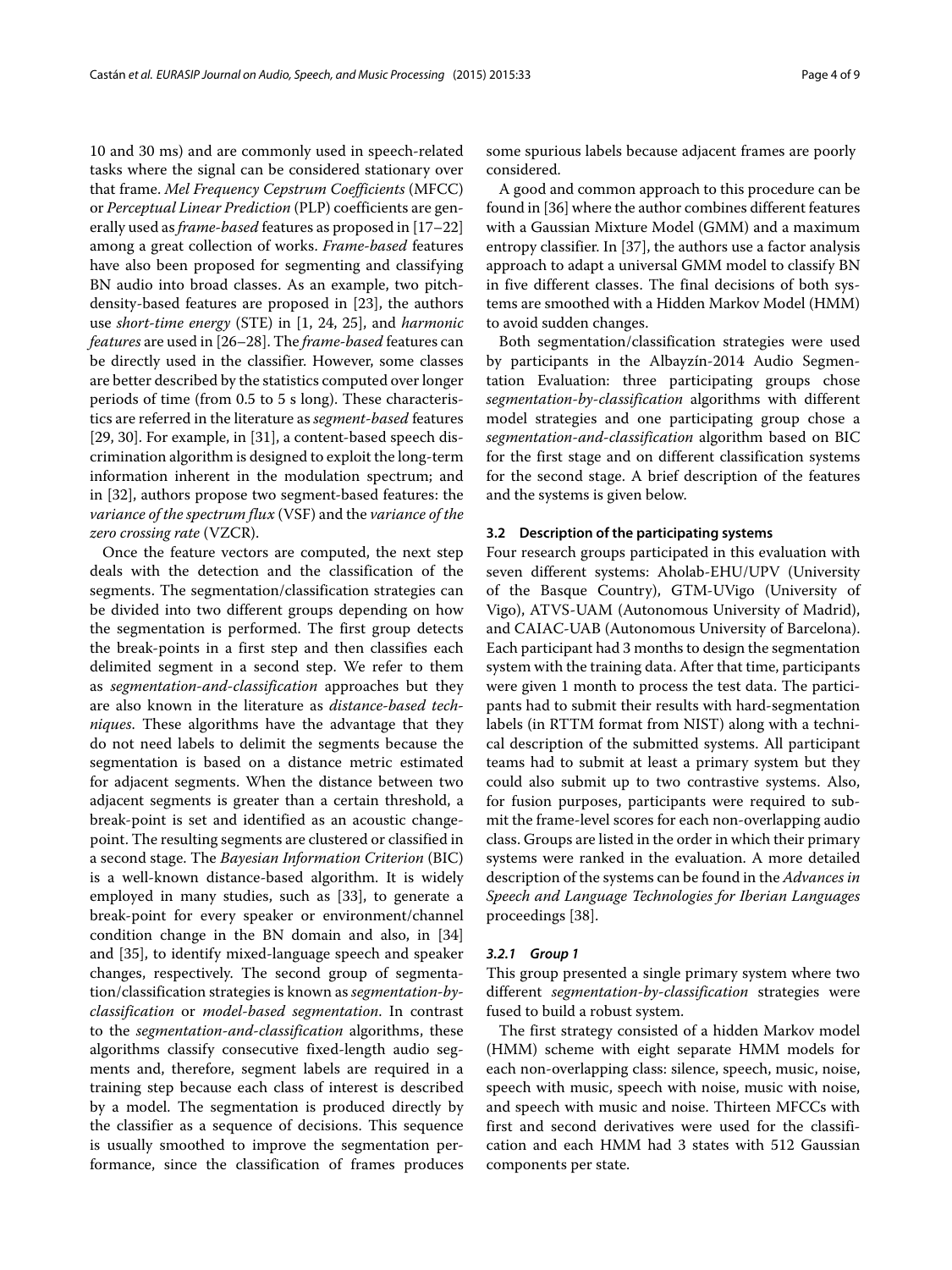The second strategy consisted of a GMM presegmentation and a speech label refinement by means of ivector classification via multilayer perceptron (MLP). Six GMMs with 32 components for silence, music, noise, clean speech, speech with noise, and speech with music were used in a Viterbi segmentation. Twelve MFCCs with first- and second-order derivatives were used for the classification (the energy-related coefficient was not used in this case). Once the speech segments were identified, the i-vector extraction process was carried out. A sliding window was used to extract the i-vectors corresponding to each speech segment. Then, an MLP was used to classify each i-vector as clean speech, speech with noise, speech with music, or speech with music and with noise.

The outputs of both subsystems were post-processed to discard too short segments. Finally, a label fusion algorithm based on the confusion matrices of the systems involved in the fusion was applied to combine the results of both subsystems and maximize the precision of the final labels.

#### *3.2.2 Group 2*

Group 2 presented a primary system and two contrastive systems, all of them with a *segmentation-andclassification* strategy.

The segmentation stage was common for all the systems and consisted of a Bayesian Information Criterion (BIC) approach using 12 MFCCs plus energy and featuring a false alarm rejection strategy: the occurrence of acoustic change-points was supposed to follow a Poisson process, and a change-point was discarded with a probability that varied in function of the expected number of occurrences in the time interval going from the previous change-point to the candidate change-point.

The classification stage was different for each system. The primary system was developed using i-vector representations of the segments obtained from the previous step with logistic regression classification. Perceptual linear prediction (PLP) analysis was used to extract 13 cepstral coefficients, which were combined with two pitch features and augmented with their delta features.

The classification in contrastive system 1 consisted of a Gaussian mean supervector representation of the segments obtained from the previous step through the adaptation of a Universal Background Model (UBM) with 256 components. Classification was performed employing a support vector machine (SVM) with a linear kernel. The feature vectors used in this classifier were 12 MFCCs plus energy as in the segmentation stage, augmented with their delta and delta-delta coefficients.

The contrastive system 2 used a classic GMM maximum likelihood classification with 512 components performed by doing MAP adaptation of a UBM with full-covariance matrices. The set of features was the same that was used in the primary system.

#### *3.2.3 Group 3*

Group 3 presented a single primary system based on three independent GMM-UBM detectors of broad acoustic classes (speech, music, and noise in every possible context) with a *segmentation-by-classification* strategy.

The system was based on MFCC feature vectors including shifted delta coefficients to capture the time dependency structure of the audio. Acoustic classes were modeled through 1024-component MAP-adapted GMMs. Each detector performed a frame-by-frame scoring obtaining one log likelihood stream per acoustic class. These score-streams were smoothed through an average filter over a sliding window in order to deal with the high variability of frame scores. Finally, the smoothed frame-level scores were independently calibrated for each acoustic class by means of linear logistic regression.

#### *3.2.4 Group 4*

Group 4 presented a primary system and a contrastive system with a *segmentation-by-classification* strategy for both of them.

The proposed system was based on a "binary key" (BK) modeling approach originally designed for speaker recognition [\[39\]](#page-8-8) and later applied successfully in a speech activity detection task [\[40\]](#page-8-9). The approach provided a compact representation of a class model through a binary vector (vector only containing zeros and ones) by transforming the continuous acoustic space into a discrete binary one. This transformation was done by means of a UBMlike model called Binary Key Background Model (KBM). Once the binary representation of the input audio was obtained, subsequent operations were performed in the binary domain, and calculations mainly involve bit-wise operations between pairs of binary keys. Segment assignment was done by comparing each segment BK with the N BKs (previously estimated using the KBM and training data) for each of the N target audio classes. Two alternatives to compute the similarity between two binary keys were proposed, one for the primary system and other for the contrastive system, respectively.

#### <span id="page-4-0"></span>**4 Experimental results**

This section presents and analyzes the results of the Albayzín-2014 Audio Segmentation Evaluation for all the primary and contrastive systems of each group.

Table [1](#page-5-0) shows the segmentation error rate (as defined in Eq. [2\)](#page-2-2) for the seven submitted systems. No system was trained with additional material apart from the audio provided for the evaluation. As can be seen from the table, both first (20.68 %) and second (20.80 %) best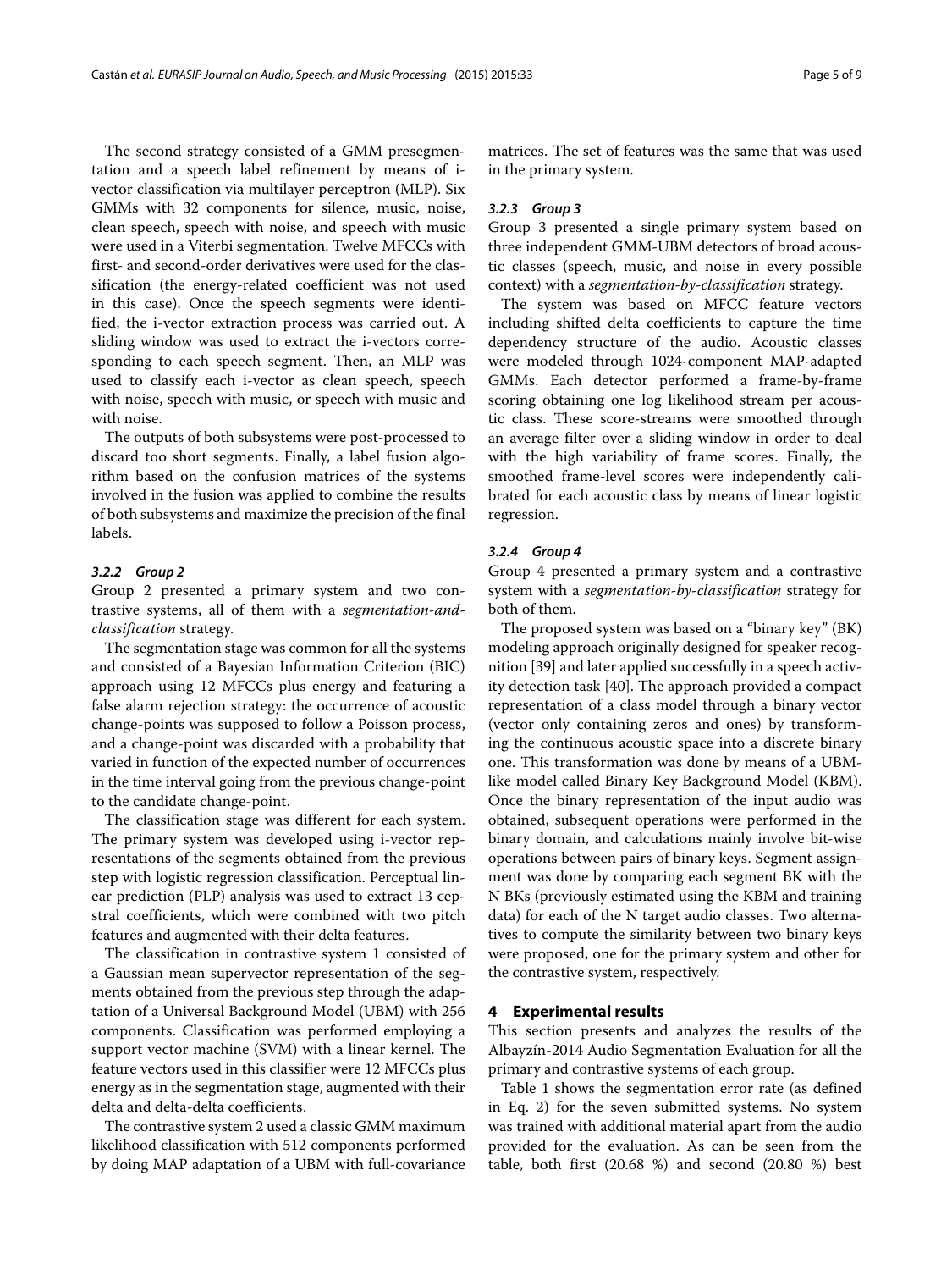| Primary | Contrastive 1            | Contrastive 2 |
|---------|--------------------------|---------------|
| 20.68   | $\overline{\phantom{a}}$ |               |
| 20.80   | 29.13                    | 22.52         |
| 30.67   | $\overline{\phantom{a}}$ |               |
| 31.59   | 33.93                    |               |
|         |                          |               |

<span id="page-5-0"></span>**Table 1** Segmentation error rate of participating systems

systems obtained very similar performance even though the systems represent very different strategies to perform the segmentation: the primary system of group 1 is based on a fusion of two *segmentation-by-classification* approaches while the primary system of group 2 is based on a *segmentation-and-classification* approach. The primary systems of group 3 and group 4 also show similar performance (around 31 %), but they are far from the primary systems of groups 1 and 2. It is apparent that, for all groups, the primary systems outperform the contrastive systems, indicating that the choice of the main strategy of each group was done properly.

Figure [2](#page-5-1) compares the misses (blue columns) and the false alarms (orange columns) of the participating systems for the overlapped acoustic classes individually (music, noise, and speech). Each system is represented by a *gX*\_*Y* notation where *X* indicates the group index and *Y* indicates if the system is primary (*p*) or contrastive (*c*). The main source of the segmentation error comes from the noise detection, but the music detection also presents a considerably high error rate. This is because the music and noise classes are rarely presented alone but instead mixed with speech. Also, the lack of data for these isolated classes makes very difficult to train suitable models to detect them. Note that the two best systems (the primary systems of group 1 and group 2) have almost the same error rate coming from the detection of the noise class and both are much lower than those of the rest of the systems. The main difference between the systems submitted by groups 1 and 2 is that the former detects the music class better than the latter while the latter detects the speech classes slightly better than the former.

To accurately analyze the source of the errors, Fig. [3](#page-6-1) presents the confusion matrices of the primary systems. The matrices show the percentage of the reference classes (rows) associated to hypothesized non-overlapping acoustic classes (columns). The classes are represented as SI for "silence," MU for "music," NO for "noise," SP for "speech," MN for "music+noise," SM for "speech+music," SN for "speech+noise," and SA for "speech+music+noise." The matrices clearly show that the most common errors are the confusions between "speech+music+noise" with "speech+noise" or "speech+music" and also between "speech+noise" and "speech." In addition, there is a common error in all the systems with "music+noise" being classified as "music." Note that the systems of group 2 and group 4 incur in a non-negligible error rate coming from the detection of the "silence" class since these systems do not implement a silence detector and, therefore, false alarms are produced.

A fusion of different systems usually improves the final result because the information comes from various sources [\[41\]](#page-8-10). For that purpose, the participants provided frame-level scores for each non-overlapping audio class for the training and test datasets. Table [2](#page-6-2) shows the segmentation error rate when the scores of the primary systems are combined. The fusion was done with different combinations of the primary systems: group 1 and group 2 in the first row of the table; groups 1, 2, and 3 in the second row; group 1, 2, and 4 in the third row; and a combination of all the systems in the fourth row of the table. We used a set of techniques to combine the scores. Firstly, one Gaussian distribution is estimated with class-dependent full covariance and mean with maximum likelihood on the training data for each class. This technique is known as Gaussian Back-End (GBE) and the results are shown in the first column of the table. We trained the fusion model with the scores computed over the training dataset, and we used the test dataset to compute the SER. To smooth the decisions, a Viterbi algorithm was chosen to determine the maximum likelihood transitions among classes. The segments are delimited by the transitions given by the Viterbi algorithm (second column of Table [2\)](#page-6-2). On the

<span id="page-5-1"></span>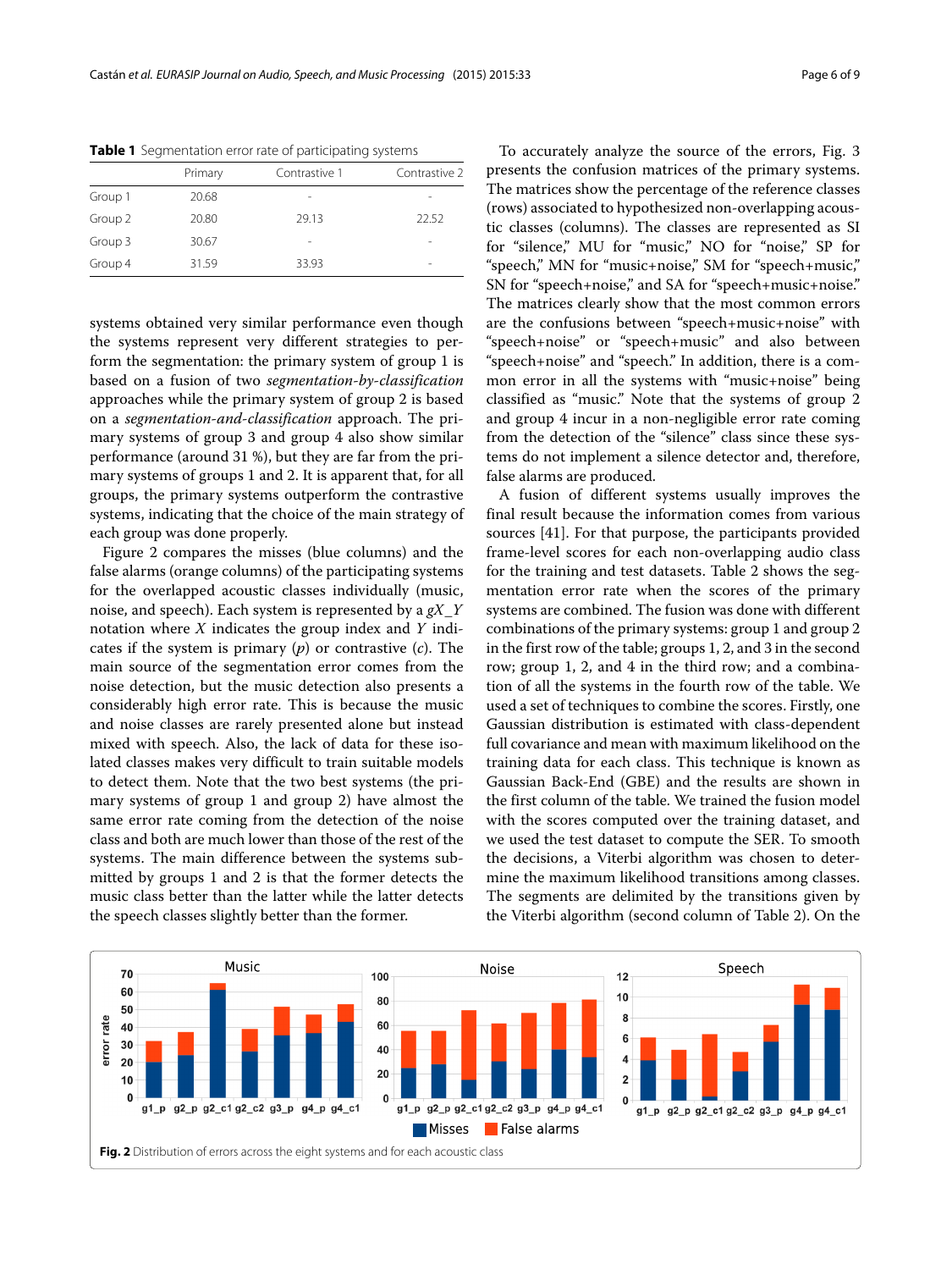|                                                                                                                                                                                                                                                   | Confusion matrix: group 1                                                                                     |           |           |                |           |           |                                                                                                        | Confusion matrix: group 2 |          |                                                   |           |                             |           |                |                    |           |
|---------------------------------------------------------------------------------------------------------------------------------------------------------------------------------------------------------------------------------------------------|---------------------------------------------------------------------------------------------------------------|-----------|-----------|----------------|-----------|-----------|--------------------------------------------------------------------------------------------------------|---------------------------|----------|---------------------------------------------------|-----------|-----------------------------|-----------|----------------|--------------------|-----------|
|                                                                                                                                                                                                                                                   | SI 22.1                                                                                                       |           |           |                |           |           | 3.2 1.9 13.9 0.2 13.9 42.5                                                                             | 2.3                       |          | SI 0.5 15.7 0.0 37.5 0.0                          |           |                             |           |                | 7.2 34.6           | 4.6       |
|                                                                                                                                                                                                                                                   | $MU$ 2.4                                                                                                      | 59.1      | 3.1       | 0.1            |           |           |                                                                                                        |                           |          | 14.6 13.8 2.2 4.6 MU 0.2 71.6                     | 0.0       | 1.0                         |           | $0.0$ 18.0 3.1 |                    | 6.2       |
| NO                                                                                                                                                                                                                                                | 5.9                                                                                                           | 16.7 26.1 |           | 0.0            | 5.4       | 8.9       |                                                                                                        |                           |          | 19.2 17.8 NO 0.0 38.6 0.0                         |           | 1.7                         | 0.0       |                | 14.1 27.6 18.0     |           |
| <b>SP</b>                                                                                                                                                                                                                                         | 0.9                                                                                                           | 0.2       |           | $0.2$ 75.2     |           |           | $0.0$ 8.9 14.3 0.2 SP 0.0 0.9                                                                          |                           |          |                                                   |           | $0.0$ 80.1                  | 0.0       | 5.5            | $12.6$ 0.9         |           |
| MN                                                                                                                                                                                                                                                | 0.8                                                                                                           | 41.0      |           |                |           |           |                                                                                                        |                           |          | 6.9 0.0 28.5 10.5 3.8 8.5 MN 0.0 72.8 0.0         |           | 0.1                         | 0.0       | 3.8            | 7.6                | 15.7      |
| <b>SM</b>                                                                                                                                                                                                                                         | 0.1                                                                                                           | 1.1       | 0.1       | 5.8            |           |           | $0.3$ 81.0 4.5 7.0 SM 0.0                                                                              |                           |          | 1.1                                               | 0.0       | 6.8                         |           | $0.0$ 79.1     | 7.3                | 5.7       |
| SN <sub>I</sub>                                                                                                                                                                                                                                   | 0.3                                                                                                           | 0.7       | 2.9       |                |           |           | 15.3 0.9 12.8 57.9                                                                                     | $9.2$ SN 0.0              |          | 2.1                                               |           | $0.0$ 17.6 0.0 11.4 59.2    |           |                |                    | 9.7       |
| SA                                                                                                                                                                                                                                                | 0.1                                                                                                           | 2.0       | 0.8       | 0.9            |           |           | 1.7 31.7 26.3 36.5 SA 0.0                                                                              |                           |          | 1.9                                               | 0.0       | 1.1                         | 0.0       |                | 34.3 30.9 31.8     |           |
|                                                                                                                                                                                                                                                   | SM<br><b>SN</b><br><b>SI</b><br>NO.<br><b>SP</b><br><b>MN</b><br><b>SA</b><br>MU<br>Confusion matrix: group 3 |           |           |                |           |           | <b>SM</b><br>SN<br>NO.<br><b>SP</b><br><b>MN</b><br>SI<br>MU<br><b>SA</b><br>Confusion matrix: group 4 |                           |          |                                                   |           |                             |           |                |                    |           |
| SI                                                                                                                                                                                                                                                | 5.9                                                                                                           |           |           |                |           |           | 6.0 10.1 16.1 4.3 8.5 35.5 13.6                                                                        |                           | $SI$ 0.0 | 2.0                                               |           | 32.4 32.1                   | 0.0       |                | $1.1$ 25.8         | 6.6       |
| MU                                                                                                                                                                                                                                                | 1.3                                                                                                           | 68.0      | 0.5       | 0.3            |           |           |                                                                                                        |                           |          | 18.9 6.5 1.0 3.6 MU 0.0 55.4 17.0 0.6             |           |                             |           | 9.4 10.8 2.6   |                    | 4.1       |
| NO                                                                                                                                                                                                                                                | 1.5                                                                                                           |           |           |                |           |           |                                                                                                        |                           |          | 5.4 15.7 0.3 31.9 13.2 14.1 17.9 NO 0.0 17.9 37.6 |           | 0.7                         |           |                | 0.0 13.0 11.9 18.9 |           |
| <b>SP</b>                                                                                                                                                                                                                                         | 0.8                                                                                                           | 0.2       |           | $0.3$ 63.1     |           |           | $0.1$ 3.2 28.8 3.5 SP 0.0                                                                              |                           |          | 0.0                                               |           | $2.6$ 72.1                  | 0.0       | 3.2            | 22.0               | 0.1       |
|                                                                                                                                                                                                                                                   | $MN$ 0.6                                                                                                      | 40.7      | 1.1       | 0.0            | 41.0      |           |                                                                                                        |                           |          | 5.1 1.3 10.2 MN 0.0 52.3                          | 8.8       | 0.0                         |           | 19.3 12.5      | 2.2                | 4.9       |
| <b>SMI</b>                                                                                                                                                                                                                                        | 0.1                                                                                                           | 2.3       |           | $0.2$ 29.8 1.5 |           | 46.5      |                                                                                                        | 6.2 13.3 SM 0.0 1.4       |          |                                                   |           | 0.8 23.8                    |           | $0.1$ 61.7     | 4.4                | 7.8       |
|                                                                                                                                                                                                                                                   | $SN$ 0.2                                                                                                      | 0.7       | 2.4       | 17.3           | 3.3       |           | 6.1 51.2 18.7 SN 0.0 1.3                                                                               |                           |          |                                                   |           | 15.9 27.4 2.5 15.2 30.3 7.3 |           |                |                    |           |
| SA                                                                                                                                                                                                                                                | 0.1                                                                                                           | 3.4       | 0.5       | 9.8            | 3.7       |           | 21.2 15.8 45.6 SA 0.0                                                                                  |                           |          | 2.9                                               | 3.2       | 5.2                         | 2.4       |                | 45.5 20.6 20.3     |           |
|                                                                                                                                                                                                                                                   | <b>SI</b>                                                                                                     | MU        | <b>NO</b> | <b>SP</b>      | <b>MN</b> | <b>SM</b> | SN                                                                                                     | <b>SA</b>                 | SI       | <b>MU</b>                                         | <b>NO</b> | SP                          | <b>MN</b> | <b>SM</b>      | <b>SN</b>          | <b>SA</b> |
| Fig. 3 Confusion matrices of the primary systems for the non-overlapped classes: SI (silence), MU (music), NO (Noise), SP (speech), MN (music and noise),<br>SM (speech with music), SN (speech with noise), and SA (speech with music and noise) |                                                                                                               |           |           |                |           |           |                                                                                                        |                           |          |                                                   |           |                             |           |                |                    |           |

<span id="page-6-1"></span>other hand, we used the segments provided by the group 2 since the approach of this group is based on a previous unsupervised segmentation stage with BIC. In this case, we accumulated the log likelihood of each frame within the same segment, which was given the label of the class with the highest accumulated log likelihood. The results of this approach can be seen in the third column of the table. The best performance was attained when fusing the primary systems of groups 1, 2, and 3. Finally, the last column of the table gives us an idea about the performance of the fusion if the segmentation was perfect. It clearly shows a degradation between 4 and 5 % in the segmentation stage with regard to the oracle segmentation, because occasionally the delimitation boundaries among segments may be fuzzy. However, the fusion reduces the segmentation error rate for all the approaches compared with the winning primary system.

<span id="page-6-2"></span>**Table 2** Segmentation error rate of several score-level fusions of the primary systems. The result of the system G1 is 20.68 for comparison purposes

|                     | GBF   | GBF<br>Viterbi | GBF<br>AccumLLk<br>GTM Seg. | GBF<br>AccumLlk<br>Oracle Seg. |  |  |  |
|---------------------|-------|----------------|-----------------------------|--------------------------------|--|--|--|
| $G1 + G2$           | 19.60 | 1941           | 19.30                       | 14.36                          |  |  |  |
| $G1 + G2 + G3$      | 19.56 | 1931           | 19.16                       | 14.30                          |  |  |  |
| $G1 + G2 + G4$      | 1994  | 1977           | 19.64                       | 15.58                          |  |  |  |
| $G1 + G2 + G3 + G4$ | 19.86 | 19.67          | 19.62                       | 15.31                          |  |  |  |

# <span id="page-6-0"></span>**5 Conclusions**

This article presents the Albayzín-2014 Audio Segmentation Evaluation, including the main features of the database, an overview of the participating systems and evaluation and post-evaluation results. The new Albayzín-2014 audio segmentation database combines data from two different media (TV and radio), with added noises of diverse nature, thus increasing the difficulty of the task. Using this database an audio segmentation task was proposed, where the systems were required to identify the presence of speech, music and/or noise, either isolated or overlapped. The Albayzín-2014 Audio Segmentation Evaluation contributed to the evolution of the audio segmentation technology in broadcast news domains by providing a more general and realistic database, compared to those used in the Albayzín-2010 and -2012 Audio Segmentation Evaluations [\[10,](#page-7-9) [30\]](#page-7-24). The main features of the approaches and the results attained by seven segmentation systems from four different research groups have been presented and briefly analyzed. Three of the systems were based on a segmentation-and-classification strategy, while the rest of them were based on a segmentation-byclassification strategy.

Then, we presented seven segmentation systems and the results from four different research groups which participated in the Albayzín-2014 evaluation. The approaches and the results of each group were studied and compared. Three of the seven systems (from the same group) are based on a *segmentation-and-classification* strategy while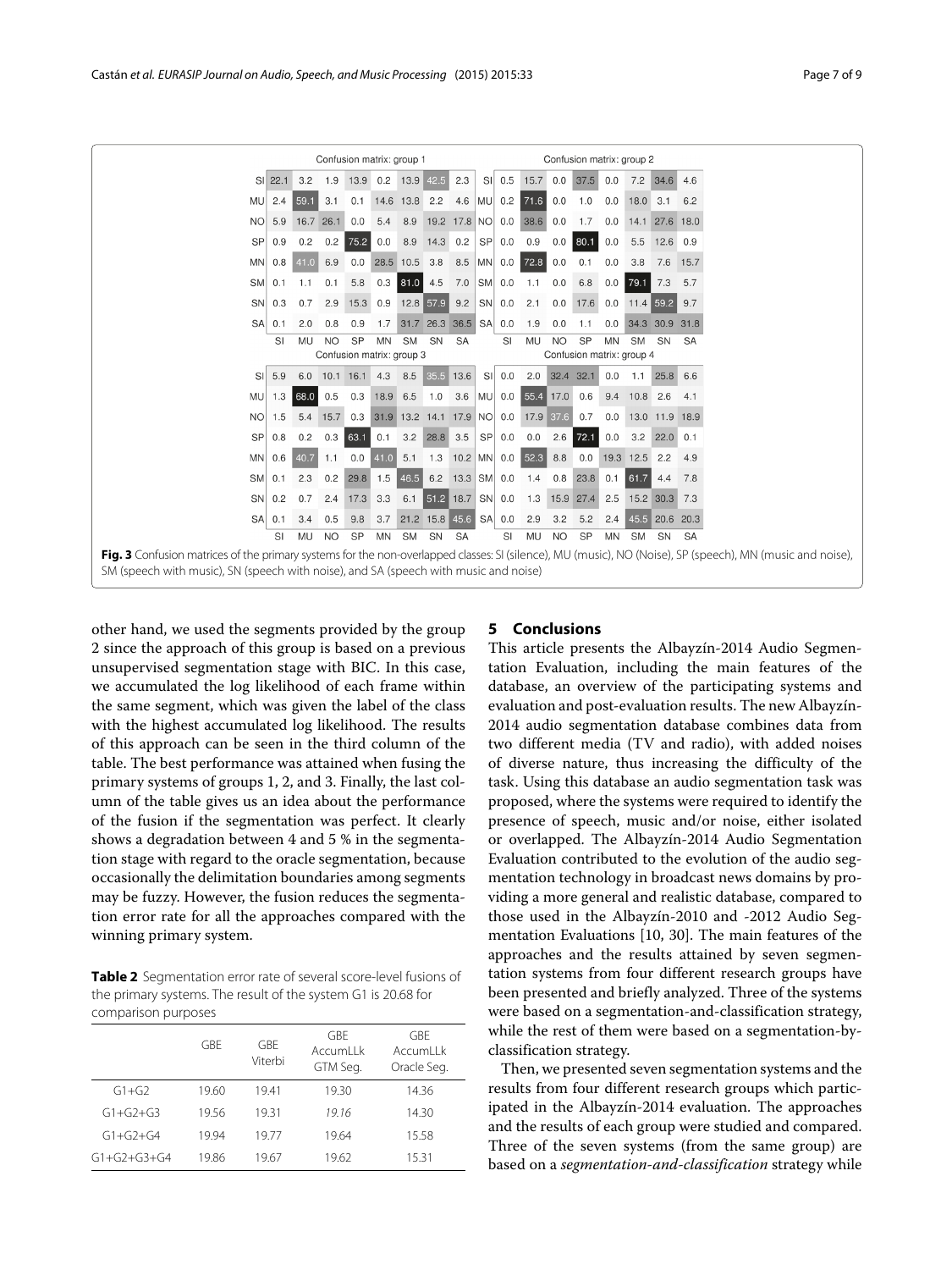the rest of the systems are based on a *segmentation-byclassification* strategy. Most of the systems used common speech recognition features, such as MFCC, LFCC, or PLP.

The two best systems attained a segmentation error rate (SER) of around 20 %, following two different strategies but with a common classification approach based on ivectors, showing the competitiveness of this technique. Both systems revealed that the main source of segmentation error was the detection of the noise class, mainly due to the low energy of noise signals. The results were analyzed using the non-overlapping classes through the confusion matrices of the primary systems. The matrices showed that the most common errors were the confusions between "speech+music+noise" with "speech+noise" or "speech+music" and also between "speech+noise" and "speech." Finally, the participating systems were combined under different approaches, yielding a relative improvement of up to 7.35 % SER.

# **Endnote**

<sup>1</sup> Spanish Thematic Network on Speech Technologies: [http://www.rthabla.es.](http://www.rthabla.es)

#### **Abbreviations**

AC: acoustic classes; BN: broadcast news; HMM: hidden Markov model; GMM: Gaussian mixture model.

#### **Competing interests**

The authors declare that they have no competing interests.

#### **Acknowledgements**

This work has been partially funded by the Spanish Government and the European Union (FEDER) under the project TIN2011-28169-C05-02 and supported by the European Regional Development Fund and the Spanish Government ('SpeechTech4All Project' TEC2012-38939-C03).

#### **Author details**

<sup>1</sup>ViVoLab, Universidad de Zaragoza, Zaragoza, Spain. <sup>2</sup>Aholab, Universidad del País Vasco, Bilbao, Spain. 3Multimedia Technologies Group (GTM), AtlanTIC Research Center, Universidade de Vigo, Vigo, Spain. 4ATVS, Universidad Autónoma de Madrid, Madrid, Spain. 5CAIAC, Universitat Autònoma de Barcelona, Barcelona, Spain.

#### Received: 10 April 2015 Accepted: 16 November 2015 Published online: 01 December 2015

#### **References**

- <span id="page-7-0"></span>1. J Saunders, in 1996 IEEE International Conference on Acoustics, Speech, and Signal Processing Conference Proceedings. Real-time discrimination of broadcast speech/music, vol. 2 (IEEE Atlanta, 1996), pp. 993–996
- <span id="page-7-1"></span>2. E Scheirer, M Slaney, Construction and evaluation of a robust multifeature speech/music discriminator. 1997 IEEE International Conference on Acoustics, Speech, and Signal Processing. **2**, 1331–1334 (1997)
- <span id="page-7-2"></span>3. S Srinivasan, D Petkovic, D Ponceleon, in Proceedings of the Seventh ACM International Conference on Multimedia. Towards robust features for classifying audio in the CueVideo system (ACM New York City, NY, 1999), pp. 393–400
- <span id="page-7-3"></span>5. Kiranyaz, AF Qureshi, M Gabbouj, A generic audio classification and segmentation approach for multimedia indexing and retrieval. IEEE Trans. Audio Speech Lang. Process. **14**(3), 1062–1081 (2006)
- <span id="page-7-4"></span>5. Z Huang, Y-c Cheng, K Li, V Hautamaki, C-h Lee, in Proc. Interspeech. A blind segmentation approach to acoustic event detection based on i-vector (ISCA Lyon, 2013), pp. 2282–2286
- <span id="page-7-5"></span>6. NIST, TREC NIST Evaluations.<http://www.itl.nist.gov/iad/mig//tests/sdr/> Accessed 23 Nov 2015
- <span id="page-7-6"></span>7. S Galliano, E Geoffrois, D Mostefa, in Interspeech. The ESTER phase II evaluation campaign for the rich transcription of French broadcast news (ISCA Lisbon, 2005), pp. 3–6
- <span id="page-7-7"></span>8. J Zibert, F Mihelic, J Martens, H Meinedo, J Neto, L Docio, C Garcia-Mateo, P David, E Al, in *Interspeech*. The COST278 broadcast news segmentation and speaker clustering evaluation-overview, methodology, systems, results (ISCA Lisbon, 2005)
- <span id="page-7-8"></span>9. T Butko, CN Camprubí, H Schulz, in II Iberian SLTech. Albayzin-2010 audio segmentation evaluation: evaluation setup and results (FALA Vigo, 2010), pp. 305–308
- <span id="page-7-9"></span>10. A Ortega, D Castan, A Miguel, E Lleida, The Albayzin 2012 Audio Segmentation Evaluation (2012). [http://dcastan.vivolab.es/wp-content/](http://dcastan.vivolab.es/wp-content/papercite-data/pdf/ortega2012.pdf) [papercite-data/pdf/ortega2012.pdf](http://dcastan.vivolab.es/wp-content/papercite-data/pdf/ortega2012.pdf) Accessed 23 Nov 2015
- <span id="page-7-10"></span>11. Tecnoparla, Tecnoparla Project.<http://www.talp.upc.edu/tecnoparla>
- <span id="page-7-11"></span>12. F Font, G Roma, X Serra, in Proceedings of the 21st ACM International Conference on Multimedia. Freesound technical demo (ACM Barcelona, Spain, 2013)
- <span id="page-7-12"></span>13. G Hu, 100 non-speech environmental sounds. [http://www.cse.ohio-state.](http://www.cse.ohio-state.edu/dwang/pnl/corpus/HuCorpus.html) [edu/dwang/pnl/corpus/HuCorpus.html](http://www.cse.ohio-state.edu/dwang/pnl/corpus/HuCorpus.html) Accessed 23 Nov 2015
- <span id="page-7-13"></span>14. NIST, The 2009 (RT-09) Rich transcription meeting recognition evaluation plan. [http://www.itl.nist.gov/iad/mig/tests/rt/2009/docs/rt09-meeting](http://www.itl.nist.gov/iad/mig/tests/rt/2009/docs/rt09-meeting-eval-plan-v2.pdf)[eval-plan-v2.pdf](http://www.itl.nist.gov/iad/mig/tests/rt/2009/docs/rt09-meeting-eval-plan-v2.pdf) Accessed 23 Nov 2015
- <span id="page-7-14"></span>15. Y Lavner, D Ruinskiy, A decision-tree-based algorithm for speech/music classification and segmentation. EURASIP J. Audio Speech Music Process. **2009**, 1–15 (2009)
- <span id="page-7-15"></span>16. T Theodorou, I Mporas, N Fakotakis, An overview of automatic audio segmentation. I.J. Inf. Technol. Comput. Sci. **1**, 1–9 (2014)
- <span id="page-7-16"></span>17. S Imai, in IEEE International Conference on Acoustics, Speech, and Signal Processing Conference Proceedings. Cepstral analysis synthesis on the mel frequency scale (IEEE Boston, 1983), pp. 93–96
- 18. R Vergin, D O'Shaughnessy, V Gupta, in IEEE International Conference on Acoustics, Speech, and Signal Processing Conference Proceedings. Compensated mel frequency cepstrum coefficients, vol. 1 (IEEE Atlanta, 1996), pp. 323–326
- 19. R Vergin, Generalized mel frequency cepstral coefficients for large-vocabulary speaker-independent continuous-speech recognition. IEEE Trans. Speech and Audio Process. **7**(5), 525–532 (1999)
- 20. E Wong, S Sridharan, in International Symposium on Intelligent Multimedia, Video and Speech Processing. Comparison of linear prediction cepstrum coefficients and mel-frequency cepstrum coefficients for language identification (Kowloon Shangri-La Hong Kong, 2001), pp. 95–98
- 21. M Hasan, M Jamil, M Rahman, in International Conference on Computer and Electrical Engineering. Speaker identification using Mel frequency cepstral coefficients (Dhaka, 2004), pp. 28–30
- <span id="page-7-17"></span>22. P Dhanalakshmi, S Palanivel, V Ramalingam, Classification of audio signals using AANN and GMM. Appl. Soft Comput. **11**(1), 716–723 (2011)
- <span id="page-7-18"></span>23. L Xie, W Fu, Z-H Feng, Y Luo, Pitch-density-based features and an SVM binary tree approach for multi-class audio classification in broadcast news. Multimedia Syst. **17**(2), 101–112 (2011)
- <span id="page-7-19"></span>24. D Li, I Sethi, N Dimitrova, T McGee, Classification of general audio data for content-based retrieval. Elsevier, Pattern Recogn. Lett. **22**, 533–544 (2001)
- <span id="page-7-20"></span>25. L Lu, H Zhang, H Jiang, Content analysis for audio classification and segmentation. IEEE Trans. Speech Audio Process. **10**(7), 504–516 (2002)
- <span id="page-7-21"></span>26. TL Nwe, H Li, in IEEE International Conference on Acoustics, Speech and Signal Processing. Broadcast news segmentation by audio type analysis, vol. 2 (IEEE Philadelphia, 2005), p. 1065
- 27. A Hauptmann, R Baron, M Chen, in Proc. TRECVID. Informedia at TRECVID 2003: analyzing and searching broadcast news video (NIST Gaithersburg, 2003)
- <span id="page-7-22"></span>28. S Dharanipragada, M Franz, Story segmentation and topic detection in the broadcast news domain. DARPA Broadcast News Workshop, 1–4 (1999). [http://www.itl.nist.gov/iad/mig/publications/proceedings/](http://www.itl.nist.gov/iad/mig/publications/proceedings/darpa99/html/abstract.htm) [darpa99/html/abstract.htm](http://www.itl.nist.gov/iad/mig/publications/proceedings/darpa99/html/abstract.htm) Accessed 23 Nov 2015
- <span id="page-7-23"></span>29. A Gallardo-Antolín, J Montero, Histogram equalization-based features for speech, music, and song discrimination. Signal Process. Lett. **17**(7), 659–662 (2010)
- <span id="page-7-24"></span>30. T Butko, C Nadeu, Audio segmentation of broadcast news in the Albayzin-2010 evaluation: overview, results, and discussion. EURASIP J. Audio Speech Music Process. **2011**(1), 1 (2011)